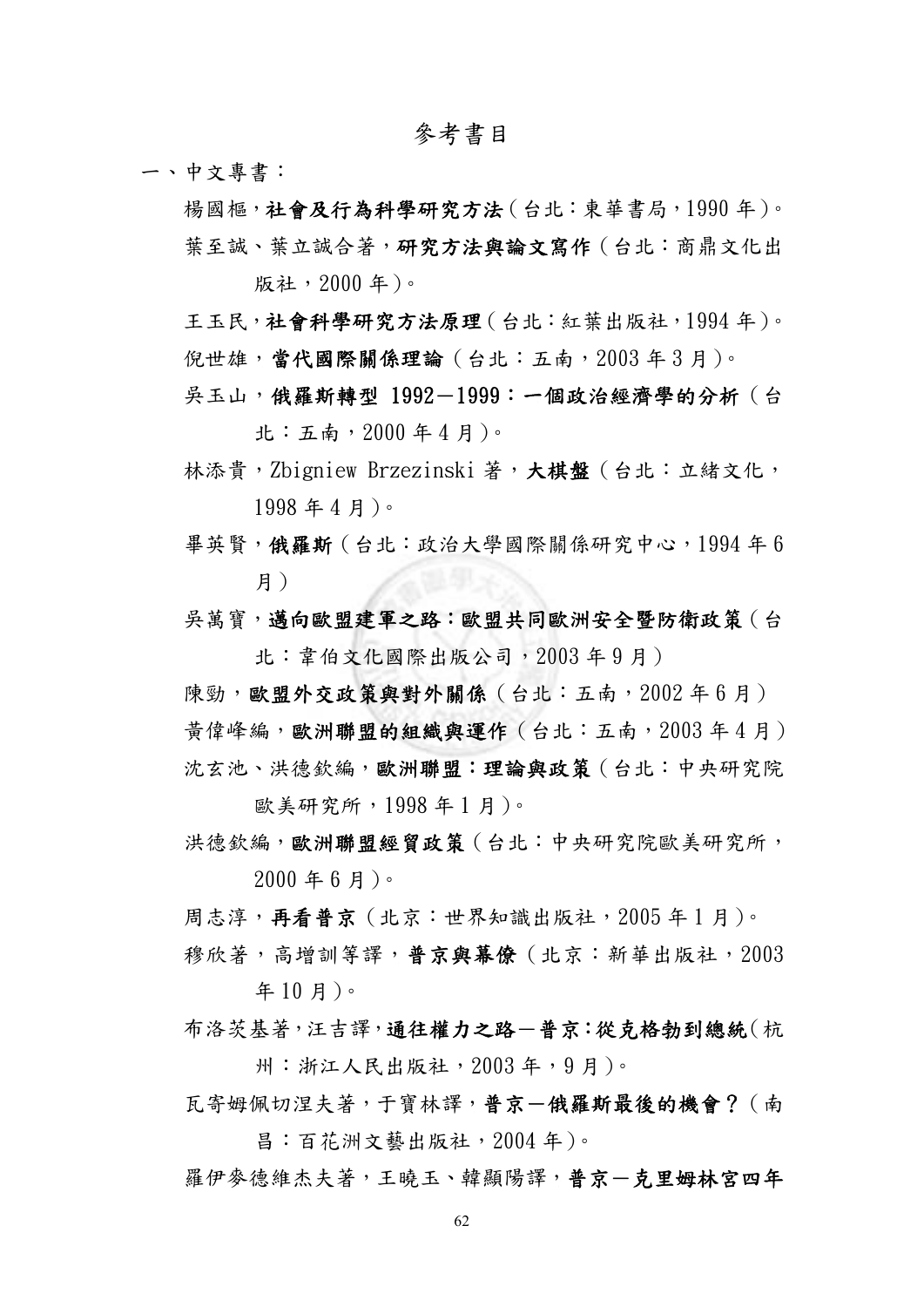時光 (北京:社會科學文獻出版社, 2005年2月)。

- 馮紹雷、相蘭欣主編,普京外交(上海:上海人民出版社,2004 年)。
- 馮玉軍,俄羅斯外交決策機制(北京:時事出版社,2001 年)。 姜毅等箸,重振大國雄風:普京的外交戰略(北京:世界知識出

版社,2004 年 4 月)。

潘德禮主編,俄羅斯十年(上下卷)一政治、經濟、外交(北京: 世界知識出版社,2003 年)。

從鵬主編,大國安全觀比較(北京:時事出版社,2004年)。

徐小杰,新世紀的油氣地緣政治:中國面臨的機遇與挑戰(北京:

社會科學文獻出版社,1998 年 4 月)。

- 鄭羽、龐昌偉著,俄羅斯能源外交與中俄油氣合作(北京:世界 知識出版社,2003 年 7 月)。
- 陸齊華,俄羅斯和歐洲安全(北京:中央編譯出版社,2001 年 9 月)。
- 二、中文期刊:
	- 陳新民,「俄羅斯與歐盟國家的經濟合作」,東歐中亞研究,2001 年第 4 期。

 梅兆榮,「歐美關係:實質與前景」,現代國際關係,2004 年第 2 期。

- 王承宗,「車臣戰爭與車臣問題」,問題與研究,第39 卷第6期 (2000 年 6 月)。
- 沈玄池,「歐洲聯盟共同外交暨安全政策體制與運作方式改革之 研究」,美歐季刊,第14 卷第3期 (2000年秋季)。
- 張惠玲,「歐盟共同外交暨安全政策之運作理論與發展」,問題與 研究,第 39 卷第 11 期 (2000 年 11 月)。

草大華,國際關係理論大辯論研究的評析,問題與研究,第39 卷第 12 期(1998 年 1 月)。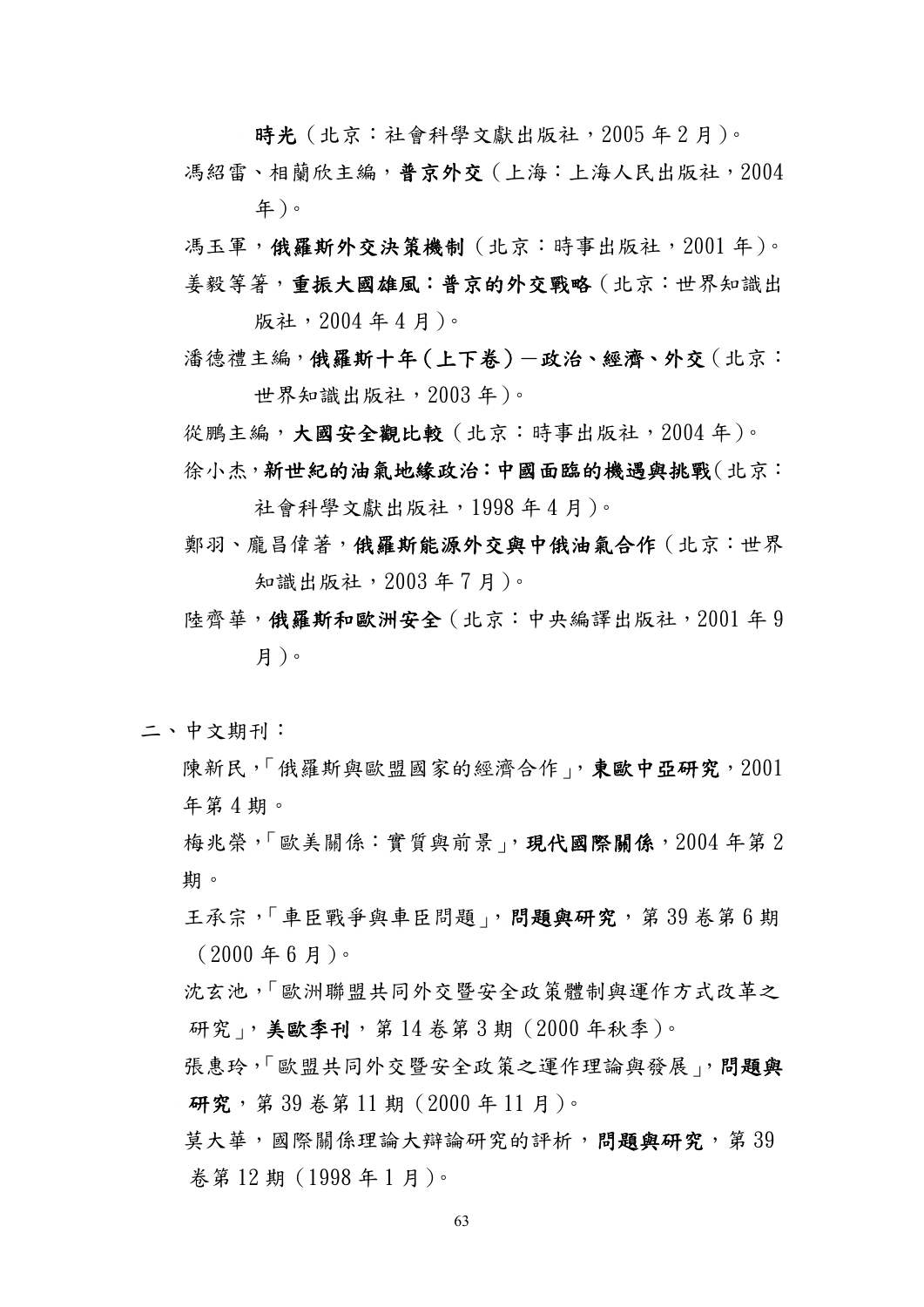龍舒甲,北約擴大與俄羅斯的反應,問題與研究,第37 卷第1 期(2000 年 12 月)。

夏立平,「21世紀美歐俄三邊關係:能否超越地緣政治」,俄羅 斯中亞東歐研究,2004 年第 1 期。

 姜毅,「俄羅斯與歐盟-新的合作夥伴」,俄羅斯中亞東歐研究, 2004 年第 1 期。

着磊,「普京的國際政治觀與俄羅斯國際戰略」,現代國際關係, 2003 年第 6 期。

命邃,「有關普京政策的幾個認識問題」,現代國際關係,2001 年第 6 期。

 劉桂玲,「普京當政後的俄羅斯外交走勢」,現代國際關係,2000 年第 6 期。

## 三、英文專書:

 Oksana Antonenko and Kathryn Pinnick eds.,*Russia and the European Union* (London: Routledge, 2005).

 David Gowan ,*How the EU can help Russia*(London:Centre for European Reform,December 2000).

 Debra Johnson and Paul Robinson,*Perspectives on EU*-*Russia Relations*,(London: Routledge, 2005).

 Baranovsky, Vladimir (ed.), *Russia and Europe: The Emerging Security Agenda* (New York: Oxford University Press, 1997).

 Bronstone, Adam, *European Security into the Twenty-first Century: Beyond traditional theories of international relations* (Aldershot, England: Ashgate, 2000).

 Chryssochoou, Dimitris N., Michael J. Tsinisizelis, Stelios Stavridis and Kostas Ifantis, *Theory and Reform in the European Union* (New York: Manchester University Press, 1999).

 Edwards, Geoffrey and Georg Wiessala (ed.), *The European Union: Annual Review of the EU 2000/2001* (Oxford: Blackwell Publishers, 2001).

 Hubel, Helmut (ed.), *EU Enlargement and Beyond: The Baltic States and Russia* (Berlin: Berlin Verlag Arno Spitz GmbH, 2002).

Lippert, Barbara, Kirsty Hughes, Heather Grabbe and Peter Becker, *British and*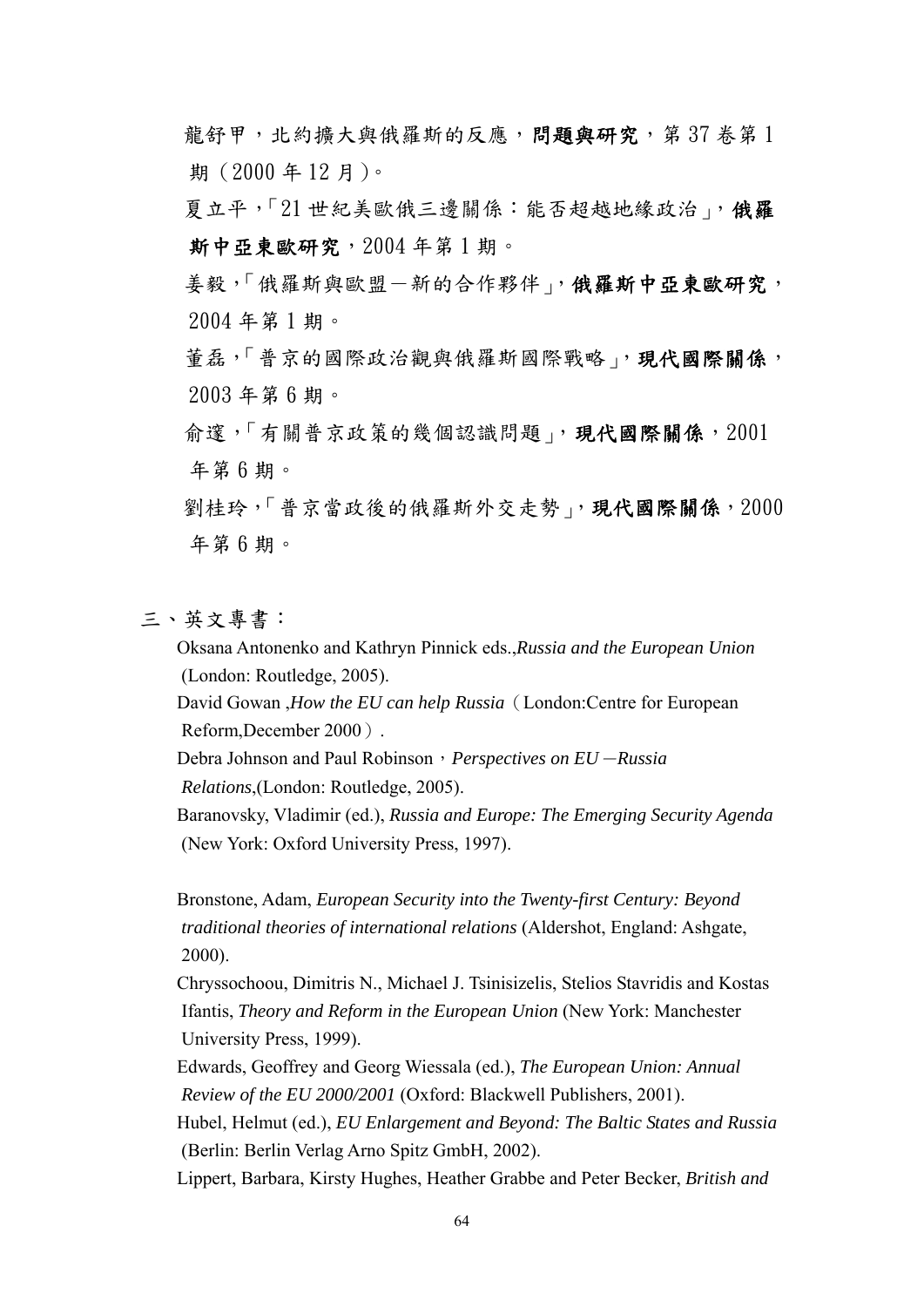*German Interests in EU Enlargement: Conflict and Cooperation* (London: Continuum, 2001).

 Schimmelfennig, Frank, *The EU, NATO and the Integration of Europe: Rules and Rhetoric* (Cambridge: Cambridge University Press, 2003).

 Wallander, Celeste A., ed., *The Sources of Russian Foreign Policy After the cold War* (Boulder, Colorado: Westview Press, 1996).

 Webber, Mark (ed.), *Russia and Europe: Conflict or Cooperation?* (New York: St. Martin's Press, 2000).

 White, Brian, *Understanding European Foreign Policy* (New York: PALGRAVE, 2001).

 Zielonka, Jan (ed.), *Paradoxes of European Foreign Policy* (The Hague: Kluwer Law International, 1998).

四、英文期刊:

 Nikolai Zlobin , "Together But Separate", *Harvard International Review* (Cambridge:Fall 2004.) Vol. 26, Iss. 3.

 the author's discussion in "Russia's Strategic Partnership with Europe",*Washington Quarterly* ,27(2),Spring 2004.

 Mark Webber, "Third-Party Inclusion in European Security and Defence Policy: A Case Study of Russia ", *European Foreign Affairs Review*, vol. 6(4), 2001.

 Judy Dempsey, "Schroder and Putin agree on Baltic pipeline",*The International Harald Tribune*, April 13, 2005.

Ian Bremmer and Samuel Charap, "The Siloviki in Putin's Russia: Who They Are and What They Want",*Washington Quarterly*,Winter2006-2007.

"Living with a strong Russia", *The Economist*,Jul 13th 2006.

Russia: Country outlook,*EIU ViewsWire* New York:Jan 24, 2005.

 Vladimir Chizhov,"European Union: A Partnership Strategy",*International Affairs*; Dec 2004; 50, 6; Academic Research Library.

 Derek Averre, "Russia and the European Union:Convergence or Divergence?", *European Security*,Vol. 14, No. 2, June 2005.

James H Wyllie, "Shaping the future of European security", Canadian Defence Quarterly ,Toronto:Winter 1997. Vol. 27, Iss. 2.

 Belyi, Andrei V., "New Dimensions of Energy Security of the Enlarging EU and their Impact on Relations with Russia," *European Integration*, Vol. 25, No. 4 December 2003.

 Forsberg, Tuomas, "The EU-Russia Security Partnership: Why the Opportunity was Missed," *European Foreign Affairs Review*, Vol. 9, No. 2 June 2004.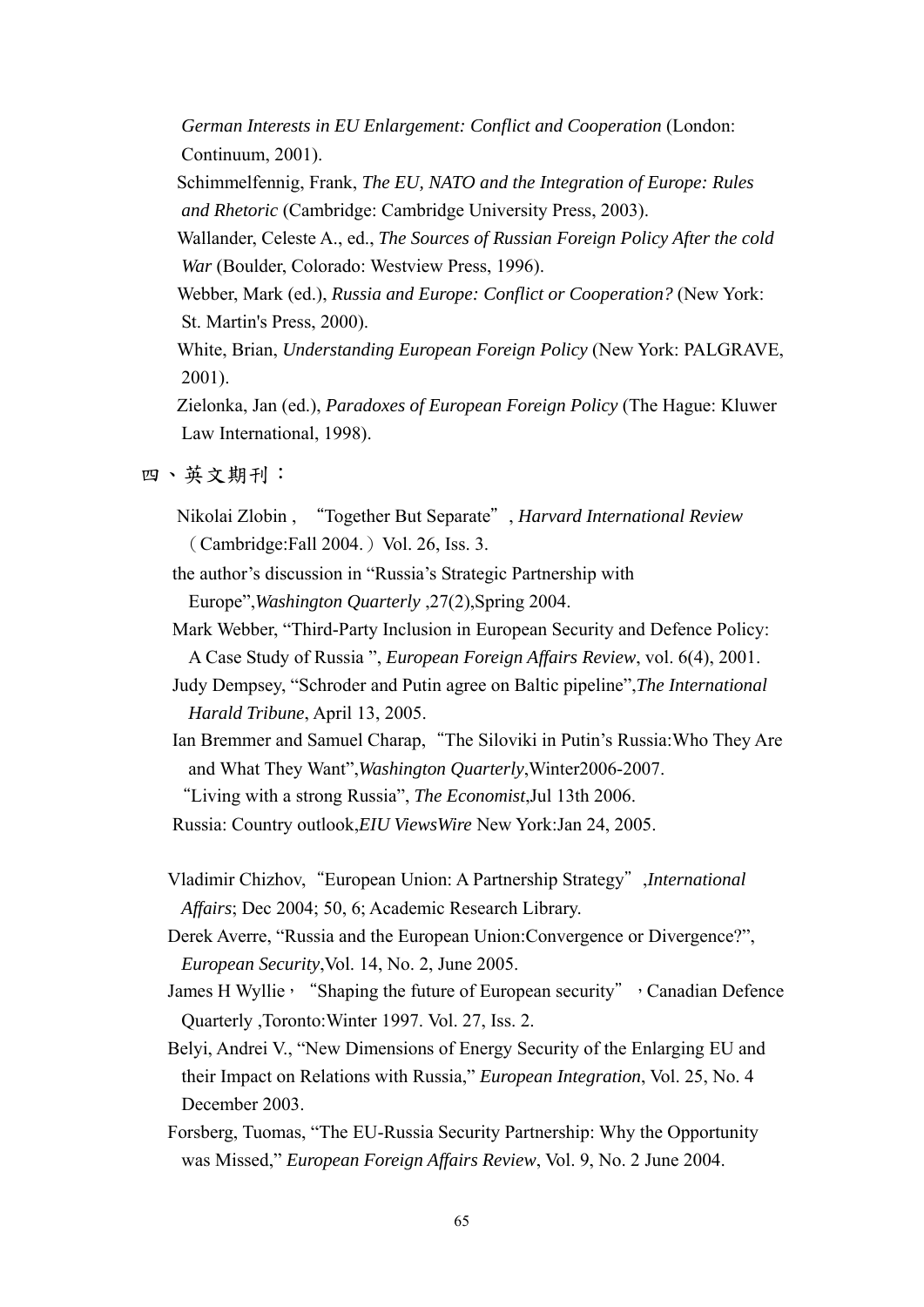- Gower, Jackie, "EU-Russian Relations and the Eastern Enlargement: Integration or Isolation?" *Perspectives on European Politics & Society*, Vol. 1, No. 1 December 2000.
- Inozemtsev, Vladislav, "The U.S., EU and Russia in the 21st Century," *International Affairs: A Russian Journal of World Politics, Diplomacy & International Relations*, Vol. 48, No. 6 2002.
- Jones, Alan and Grahame Fallon, "The Political Economy of Co-operation, Trade and Aid Between the European Union and Russia," *Journal of Contemporary European Studies*, Vol. 11, No. 2 November 2003.
- Likhachev, Aleksei, "Russia's Economic Interests in an United Europe," *International Affairs: A Russian Journal of World Politics, Diplomacy & International Relations*, Vol. 50, No. 5 (2004).
- Likhachev, Vassily, "Russia and the European Union," *International Affairs: A Russian Journal of World Politics, Diplomacy & International Relations*, Vol. 49, No. 1 (2003).
- Mihkelson, Marko, "Baltic-Russian Relations in Light of Expanding NATO and EU," *Demokratizatsiya*, Vol. 11, No. 2 Spring 2003.
- Rontoyanni, Clelia, "So far, so good? Russia and the ESDP," *International Affairs*, Vol. 78, No. 4 October 2002.
- Smith, Martin A. and Graham Timmins, "Russia, NATO and the EU in an Era of Enlargement: Vulnerability or Opportunity?" *Geopolitics*, Vol. 6, No. 1 (Summer 2001).
- Straus, Ira, "Western Common Homes and Russian National Identities: How Far East Can the EU and NATO Go, and Where Does That Leave Russia?" *European Security*, Vol. 10, No. 4 Winter 2001.
- Voskopoulos, George, "U.S. Terrorism, International Security, and Leadership: Toward a U.S.-EU-Russia Security Triangle," *Demokratizatsiya*, Vol. 11, No. 2 Spring 2003.

## 五、網站資料:

 http://www.kremlin.ru/articles/ConstChapter4.shtml http://inter.qianlong.com http://www.cass.net.cn/chinese/s24\_oys/chinese/News/Subject/Putin/138732.ht ml http://www.people.com.cn/GB/paper85/5062/538055.html http://www.nmsti.com/jmdt/show.php?id=15991 Dov Lynch, Russia faces Europe, http://www.iss-eu.org/chaillot/chai60e.pdf